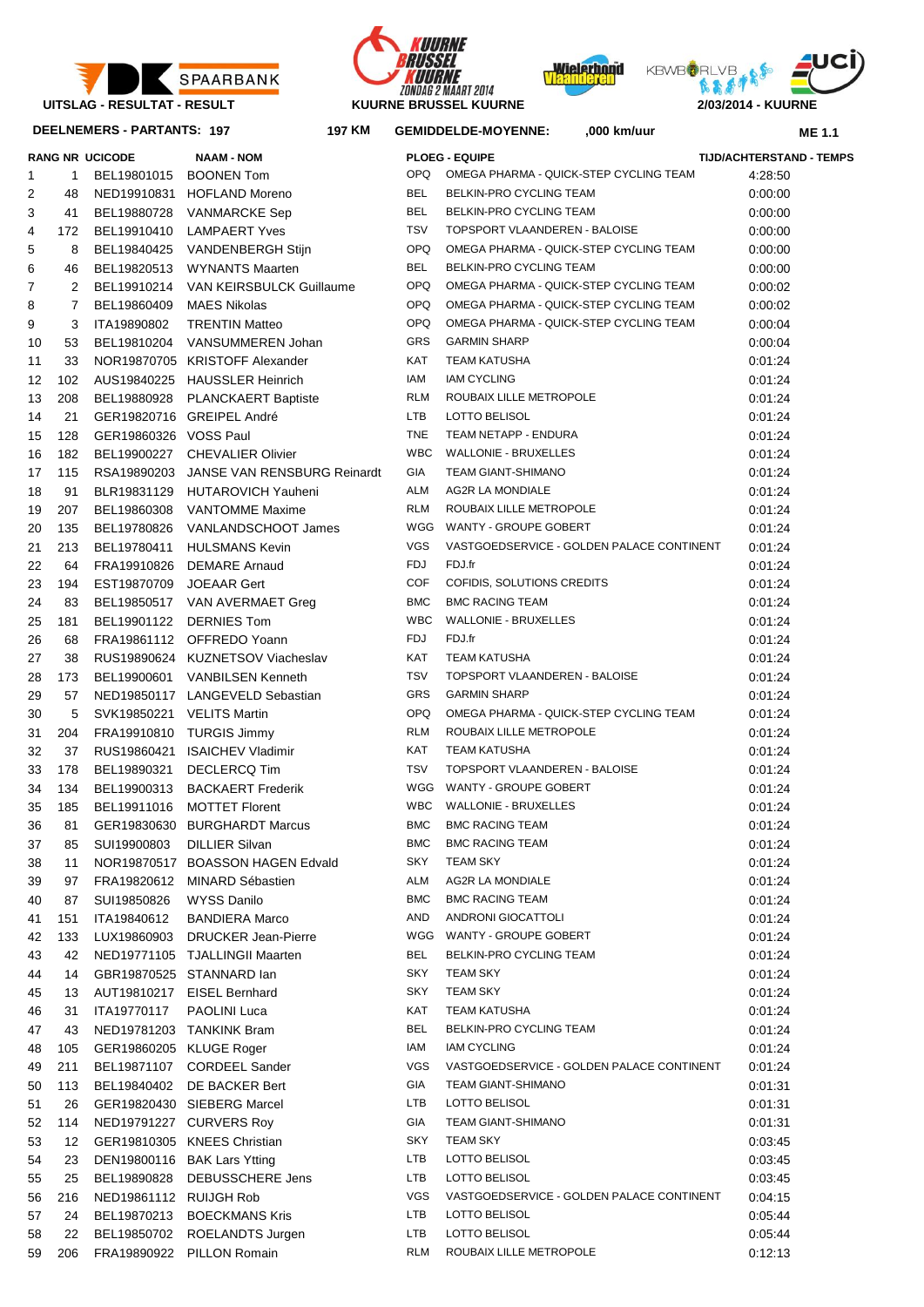





**RANG NR UCICODE NAAM - NOM PLOEG - EQUIPE TIJD/ACHTERSTAND - TEMPS**

**KM GEMIDDELDE-MOYENNE: ,000 km/uur**



**ME 1.1**

**DEELNEMERS - PARTANTS: 197 197**

|     |         | <b>RANG NR UCICODE</b>   | <b>NAAM - NOM</b>                |            | <b>PLOEG - EQUIPE</b>                     | <b>TIJD/ACHTERSTA</b> |
|-----|---------|--------------------------|----------------------------------|------------|-------------------------------------------|-----------------------|
| 60  | 201     |                          | FRA19921218 BARBIER Rudy         | <b>RLM</b> | ROUBAIX LILLE METROPOLE                   | 0:12:13               |
| 61  | 177     | BEL19910430              | <b>THEUNS Edward</b>             | <b>TSV</b> | TOPSPORT VLAANDEREN - BALOISE             | 0:12:13               |
| 62  | 165     | FRA19901030              | <b>KORETZKY Clément</b>          | <b>BSE</b> | BRETAGNE - SECHE ENVIRONNEMENT            | 0:12:13               |
| 63  | 65      | FRA19810321              | CHAVANEL Sébastien               | <b>FDJ</b> | FDJ.fr                                    | 0:12:13               |
| 64  | 63      | FRA19850806              | DELAGE Mickael                   | <b>FDJ</b> | FDJ.fr                                    | 0:12:13               |
| 65  | 62      | BEL19800317              | <b>BOUCHER David</b>             | <b>FDJ</b> | FDJ.fr                                    | 0:12:13               |
| 66  | 82      | GER19931207 ZABEL Rick   |                                  | <b>BMC</b> | <b>BMC RACING TEAM</b>                    | 0:12:13               |
| 67  | 242     | BEL19850731              | VAN HOOVELS Kevin                | <b>MMM</b> | TEAM 3M                                   | 0:12:13               |
| 68  | 118     |                          | NED19840914 VEELERS Tom          | GIA        | <b>TEAM GIANT-SHIMANO</b>                 | 0:12:13               |
| 69  | 155     | ITA19900429              | <b>TESTI Nicola</b>              | AND        | ANDRONI GIOCATTOLI                        | 0:12:13               |
| 70  | 92      | FRA19840411              | <b>TURGOT Sébastien</b>          | <b>ALM</b> | <b>AG2R LA MONDIALE</b>                   | 0:12:13               |
| 71  | 238     | IRL19900710              | DOWNEY Sean                      | <b>SKT</b> | AN POST - CHAIN REACTION                  | 0:12:13               |
| 72  | 96      | FRA19820426              | <b>MONDORY Lloyd</b>             | <b>ALM</b> | <b>AG2R LA MONDIALE</b>                   | 0:12:13               |
| 73  | 93      | LTU19851226              | <b>BAGDONAS Gediminas</b>        | <b>ALM</b> | <b>AG2R LA MONDIALE</b>                   | 0:12:13               |
|     |         |                          |                                  | COF        | COFIDIS, SOLUTIONS CREDITS                |                       |
| 74  | 195     | FRA19930710              | <b>SENECHAL Florian</b>          | <b>VGS</b> | VASTGOEDSERVICE - GOLDEN PALACE CONTINENT | 0:12:13               |
| 75  | 218     | BEL19900711              | <b>VERMOTE Alphonse</b>          | <b>TSV</b> | TOPSPORT VLAANDEREN - BALOISE             | 0:12:13               |
| 76  | 176     | BEL19900419              | VAN ASBROECK Tom                 |            |                                           | 0:12:13               |
| 77  | 236     | BEL19891002              | <b>VANDEN BAK Laurent</b>        | <b>SKT</b> | AN POST - CHAIN REACTION                  | 0:12:13               |
| 78  | 167     |                          | FRA19870104 PERICHON Pierre-Luc  | <b>BSE</b> | BRETAGNE - SECHE ENVIRONNEMENT            | 0:12:13               |
| 79  | 227     | BEL19910125              | <b>STALLAERT Joeri</b>           | <b>VER</b> | VERANCLASSIC - DOLTCINI                   | 0:12:13               |
| 80  | 55      | NZL19850407              | <b>BAUER Jack</b>                | GRS        | <b>GARMIN SHARP</b>                       | 0.12.13               |
| 81  | 51      |                          | USA19840602 FARRAR Tyler         | GRS        | <b>GARMIN SHARP</b>                       | 0:12:13               |
| 82  | 58      |                          | AUS19871231 VON HOFF Steele      | GRS        | <b>GARMIN SHARP</b>                       | 0:12:13               |
| 83  | 116     |                          | NED19820908 DE KORT Koen         | GIA        | <b>TEAM GIANT-SHIMANO</b>                 | 0:12:13               |
| 84  | 145     |                          | POL19880329 KUREK Adrian         | CCC        | <b>CCC POLSAT POLKOWICE</b>               | 0:12:13               |
| 85  | 144     |                          | POL19770623 KIENDYS Tomasz       | CCC        | <b>CCC POLSAT POLKOWICE</b>               | 0:12:13               |
| 86  | 132     | BEL19900811              | DE TROYER Tim                    | WGG        | WANTY - GROUPE GOBERT                     | 0:12:13               |
| 87  | 171     | BEL19880813              | VAN STAEYEN Michaël              | <b>TSV</b> | TOPSPORT VLAANDEREN - BALOISE             | 0:12:13               |
| 88  | 215     | BEL19870205              | <b>PEETERS Kevin</b>             | <b>VGS</b> | VASTGOEDSERVICE - GOLDEN PALACE CONTINENT | 0:12:13               |
| 89  | 147     | POL19810426              | MORAJKO Jacek                    | CCC        | <b>CCC POLSAT POLKOWICE</b>               | 0:12:13               |
| 90  | 148     |                          | POL19860912 PATERSKI Maciej      | ccc        | <b>CCC POLSAT POLKOWICE</b>               | 0.12:13               |
| 91  | 231     |                          | GBR19890720 MCNALLY Mark         | <b>SKT</b> | AN POST - CHAIN REACTION                  | 0:12:13               |
| 92  | 246     |                          | BEL19910308 VANSPEYBROECK Tim    | <b>MMM</b> | TEAM 3M                                   | 0:12:13               |
| 93  | 6       | GBR19900701 FENN Andrew  |                                  | <b>OPQ</b> | OMEGA PHARMA - QUICK-STEP CYCLING TEAM    | 0:12:13               |
| 94  | 86      |                          | DEN19910111 LANDER Sebastian     | <b>BMC</b> | <b>BMC RACING TEAM</b>                    | 0:12:13               |
| 95  | 214     |                          | BEL19900903 LENNERTZ Sam         | <b>VGS</b> | VASTGOEDSERVICE - GOLDEN PALACE CONTINENT | 0:12:13               |
| 96  | 117     |                          | SLO19880627 MEZGEC Luka          | GIA        | TEAM GIANT-SHIMANO                        | 0:12:13               |
| 97  | 122     | SLO19880717              | <b>JARC Blaz</b>                 | TNE        | TEAM NETAPP - ENDURA                      | 0.12:13               |
| 98  | 187     | BEL19881020              | <b>STASSEN Julien</b>            | <b>WBC</b> | <b>WALLONIE - BRUXELLES</b>               | 0.12:13               |
| 99  | 45      |                          | NED19910717 MARKUS Barry         | BEL        | BELKIN-PRO CYCLING TEAM                   | 0.12:13               |
| 100 | 44      |                          | GER19830417 WAGNER Robert Thomas | <b>BEL</b> | BELKIN-PRO CYCLING TEAM                   | 0.12:13               |
|     | 101 111 |                          | SWE19900216 AHLSTRAND Jonas      | GIA        | <b>TEAM GIANT-SHIMANO</b>                 | 0.12:13               |
|     | 102 164 | FRA19890201              | <b>JARRIER Benoit</b>            | BSE        | BRETAGNE - SECHE ENVIRONNEMENT            | 0.12:13               |
|     | 103 166 |                          | FRA19860805 LABORIE Christophe   | <b>BSE</b> | BRETAGNE - SECHE ENVIRONNEMENT            | 0.12:13               |
|     | 104 127 |                          | GBR19900212 THWAITES Scott       | TNE        | TEAM NETAPP - ENDURA                      | 0.12:13               |
|     | 105 121 |                          | AUS19870927 DEMPSTER Zakkari     | TNE        | TEAM NETAPP - ENDURA                      | 0.12:13               |
|     | 106 126 |                          | GER19910107 SCHWARZMANN Michael  | TNE        | TEAM NETAPP - ENDURA                      | 0.12:13               |
|     | 107 104 |                          | GER19861031 KLEMME Dominic       | IAM        | <b>IAM CYCLING</b>                        | 0.12:13               |
|     | 108 107 | ITA19890121              | PELUCCHI Matteo                  | IAM        | <b>IAM CYCLING</b>                        | 0.12:13               |
|     | 109 241 | BEL19910130              | <b>DRUYTS Gerry</b>              | MMM        | TEAM 3M                                   | 0.12:13               |
|     | 110 243 |                          | NED19900628 VINGERLING Michael   | <b>MMM</b> | TEAM 3M                                   | 0:12:13               |
|     |         |                          |                                  | MMM        | TEAM 3M                                   |                       |
|     | 111 245 | LTU19880408              | JUODVALKIS Egidijus              | EUC        | <b>TEAM EUROPCAR</b>                      | 0:12:13               |
| 112 | - 77    | FRA19830106              | PICHOT Alexandre                 |            |                                           | 0:12:13               |
| 113 | 72      | FRA19901202 TULIK Angelo |                                  | <b>EUC</b> | <b>TEAM EUROPCAR</b>                      | 0:12:13               |
|     | 114 162 | FRA19890911              | <b>DELAPLACE Anthony</b>         | BSE        | BRETAGNE - SECHE ENVIRONNEMENT            | 0:12:13               |
|     | 115 163 | FRA19840408              | <b>BIDEAU Jean-Marc</b>          | BSE        | BRETAGNE - SECHE ENVIRONNEMENT            | 0:12:13               |
|     | 116 193 | ESP19860331              | <b>GARCIA ECHEGUIBEL Egoitz</b>  | COF        | COFIDIS, SOLUTIONS CREDITS                | 0:12:13               |
|     | 117 152 | ITA19851014              | <b>BELLETTI Manuel</b>           | AND        | ANDRONI GIOCATTOLI                        | 0:12:13               |
|     | 118 16  |                          | NOR19760408 RASCH Gabriel        | <b>SKY</b> | <b>TEAM SKY</b>                           | 0:12:13               |

| 60 | 201     |                          | FRA19921218 BARBIER Rudy                | RLM        | ROUBAIX LILLE METROPOLE                   | 0:12:13 |
|----|---------|--------------------------|-----------------------------------------|------------|-------------------------------------------|---------|
| 61 | 177     |                          | BEL19910430 THEUNS Edward               | TSV        | TOPSPORT VLAANDEREN - BALOISE             | 0:12:13 |
| 62 | 165     |                          | FRA19901030 KORETZKY Clément            | <b>BSE</b> | BRETAGNE - SECHE ENVIRONNEMENT            | 0:12:13 |
| 63 | 65      |                          | FRA19810321 CHAVANEL Sébastien          | FDJ        | FDJ.fr                                    | 0:12:13 |
| 64 | 63      |                          | FRA19850806 DELAGE Mickael              | <b>FDJ</b> | FDJ.fr                                    | 0:12:13 |
| 65 | 62      |                          | BEL19800317 BOUCHER David               | FDJ        | FDJ.fr                                    | 0:12:13 |
| 66 | 82      | GER19931207 ZABEL Rick   |                                         | <b>BMC</b> | <b>BMC RACING TEAM</b>                    | 0:12:13 |
| 67 | 242     |                          | BEL19850731 VAN HOOVELS Kevin           | MMM        | TEAM 3M                                   | 0:12:13 |
| 68 | 118     |                          | NED19840914 VEELERS Tom                 | GIA        | TEAM GIANT-SHIMANO                        | 0:12:13 |
| 69 | 155     | ITA19900429              | <b>TESTI Nicola</b>                     | AND        | ANDRONI GIOCATTOLI                        | 0:12:13 |
| 70 | 92      | FRA19840411              | TURGOT Sébastien                        | ALM        | AG2R LA MONDIALE                          | 0:12:13 |
| 71 | 238     | IRL19900710              | DOWNEY Sean                             | SKT        | AN POST - CHAIN REACTION                  | 0:12:13 |
| 72 | 96      |                          | FRA19820426 MONDORY Lloyd               | ALM        | AG2R LA MONDIALE                          | 0:12:13 |
| 73 | 93      |                          | LTU19851226 BAGDONAS Gediminas          | ALM        | AG2R LA MONDIALE                          | 0:12:13 |
| 74 | 195     |                          | FRA19930710 SENECHAL Florian            | COF        | COFIDIS, SOLUTIONS CREDITS                | 0:12:13 |
| 75 | 218     |                          | BEL19900711 VERMOTE Alphonse            | VGS        | VASTGOEDSERVICE - GOLDEN PALACE CONTINENT | 0:12:13 |
| 76 | 176     |                          | BEL19900419 VAN ASBROECK Tom            | TSV        | TOPSPORT VLAANDEREN - BALOISE             | 0:12:13 |
| 77 | 236     |                          | BEL19891002 VANDEN BAK Laurent          | <b>SKT</b> | AN POST - CHAIN REACTION                  | 0:12:13 |
| 78 | 167     |                          | FRA19870104 PERICHON Pierre-Luc         | <b>BSE</b> | BRETAGNE - SECHE ENVIRONNEMENT            | 0:12:13 |
| 79 | 227     |                          | BEL19910125 STALLAERT Joeri             | <b>VER</b> | VERANCLASSIC - DOLTCINI                   | 0:12:13 |
| 80 | 55      | NZL19850407 BAUER Jack   |                                         | GRS        | <b>GARMIN SHARP</b>                       | 0:12:13 |
| 81 | 51      | USA19840602 FARRAR Tyler |                                         | GRS        | <b>GARMIN SHARP</b>                       | 0:12:13 |
| 82 | 58      |                          | AUS19871231 VON HOFF Steele             | GRS        | <b>GARMIN SHARP</b>                       | 0:12:13 |
| 83 | 116     |                          | NED19820908 DE KORT Koen                | GIA        | TEAM GIANT-SHIMANO                        | 0:12:13 |
| 84 | 145     |                          | POL19880329 KUREK Adrian                | ccc        | <b>CCC POLSAT POLKOWICE</b>               | 0:12:13 |
| 85 | 144     |                          | POL19770623 KIENDYS Tomasz              | ccc        | <b>CCC POLSAT POLKOWICE</b>               | 0:12:13 |
| 86 | 132     |                          | BEL19900811 DE TROYER Tim               |            | WGG WANTY - GROUPE GOBERT                 | 0:12:13 |
| 87 | 171     |                          | BEL19880813 VAN STAEYEN Michaël         | <b>TSV</b> | TOPSPORT VLAANDEREN - BALOISE             | 0:12:13 |
| 88 | 215     |                          | BEL19870205 PEETERS Kevin               | <b>VGS</b> | VASTGOEDSERVICE - GOLDEN PALACE CONTINENT | 0:12:13 |
| 89 | 147     |                          | POL19810426 MORAJKO Jacek               | ccc        | <b>CCC POLSAT POLKOWICE</b>               | 0:12:13 |
| 90 | 148     |                          | POL19860912 PATERSKI Maciej             | ccc        | <b>CCC POLSAT POLKOWICE</b>               | 0:12:13 |
| 91 | 231     |                          | GBR19890720 MCNALLY Mark                | <b>SKT</b> | AN POST - CHAIN REACTION                  | 0:12:13 |
| 92 | 246     |                          | BEL19910308 VANSPEYBROECK Tim           | MMM        | TEAM 3M                                   | 0:12:13 |
| 93 | 6       | GBR19900701 FENN Andrew  |                                         | <b>OPQ</b> | OMEGA PHARMA - QUICK-STEP CYCLING TEAM    | 0:12:13 |
| 94 | 86      |                          | DEN19910111 LANDER Sebastian            | <b>BMC</b> | <b>BMC RACING TEAM</b>                    | 0:12:13 |
| 95 | 214     |                          | BEL19900903 LENNERTZ Sam                | <b>VGS</b> | VASTGOEDSERVICE - GOLDEN PALACE CONTINENT | 0:12:13 |
| 96 | 117     |                          | SLO19880627 MEZGEC Luka                 | <b>GIA</b> | <b>TEAM GIANT-SHIMANO</b>                 | 0:12:13 |
|    | 97 122  | SLO19880717 JARC Blaz    |                                         |            | TNE TEAM NETAPP - ENDURA                  | 0:12:13 |
|    | 98 187  |                          | BEL19881020 STASSEN Julien              | WBC        | <b>WALLONIE - BRUXELLES</b>               | 0:12:13 |
| 99 | 45      |                          | NED19910717 MARKUS Barry                | BEL        | BELKIN-PRO CYCLING TEAM                   | 0:12:13 |
|    | 100 44  |                          | GER19830417 WAGNER Robert Thomas        | BEL        | BELKIN-PRO CYCLING TEAM                   | 0:12:13 |
|    | 101 111 |                          | SWE19900216 AHLSTRAND Jonas             | GIA        | <b>TEAM GIANT-SHIMANO</b>                 | 0:12:13 |
|    | 102 164 |                          | FRA19890201 JARRIER Benoit              | <b>BSE</b> | BRETAGNE - SECHE ENVIRONNEMENT            | 0:12:13 |
|    | 103 166 |                          | FRA19860805 LABORIE Christophe          | <b>BSE</b> | BRETAGNE - SECHE ENVIRONNEMENT            | 0:12:13 |
|    | 104 127 |                          | GBR19900212 THWAITES Scott              | <b>TNE</b> | TEAM NETAPP - ENDURA                      | 0:12:13 |
|    | 105 121 |                          | AUS19870927 DEMPSTER Zakkari            | TNE        | TEAM NETAPP - ENDURA                      | 0:12:13 |
|    |         |                          | 106 126 GER19910107 SCHWARZMANN Michael |            | TNE TEAM NETAPP - ENDURA                  | 0:12:13 |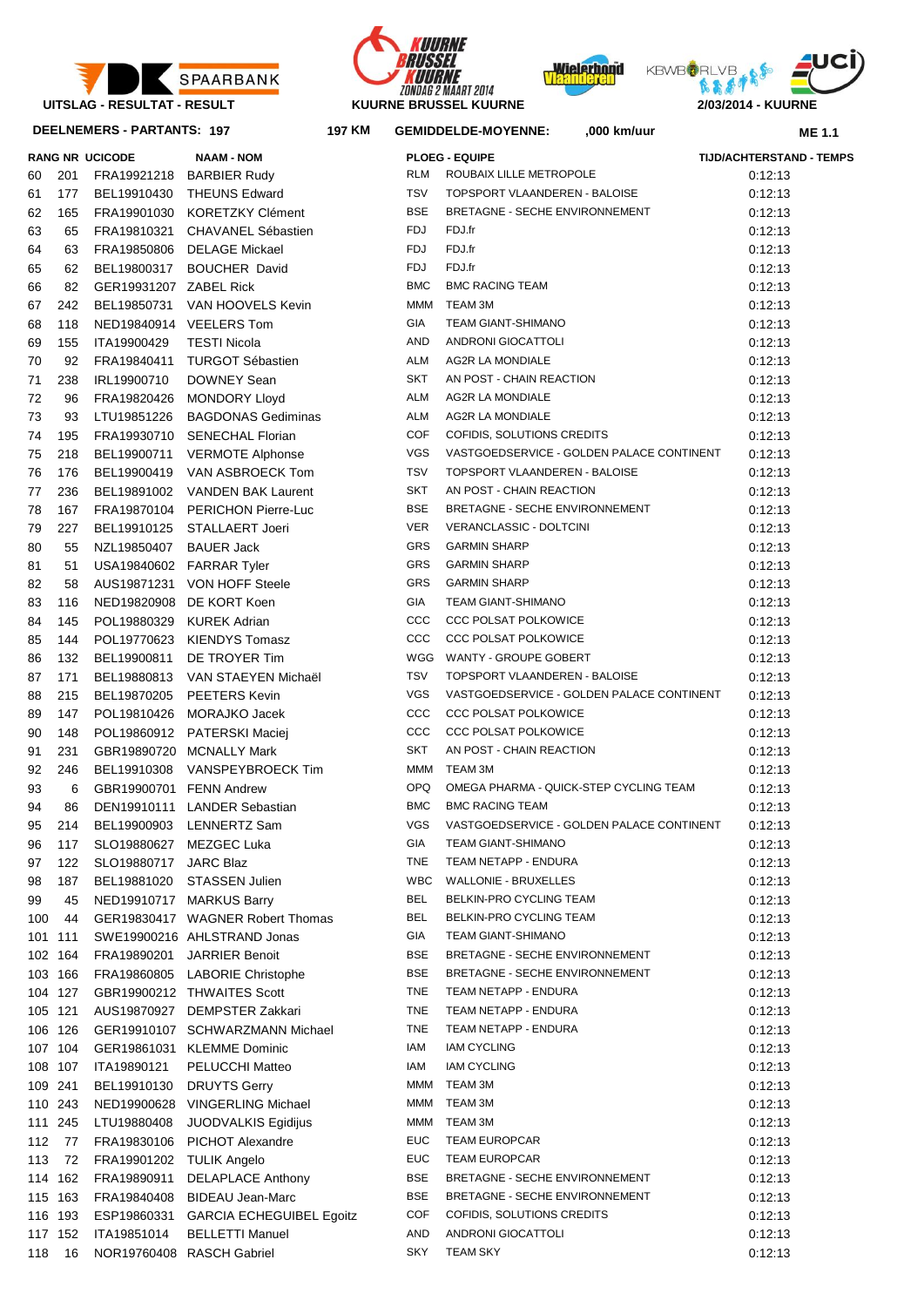

**DEELNEMERS - PARTANTS: 197 197**







**KM GEMIDDELDE-MOYENNE: ,000 km/uur**

**ME 1.1**

|     |          | DEELINEMENS - FANTANTS. 137 | ואו וסו                                                |              | <b>OCIVIIDDELDE IVIO I ENNE.</b><br>וששיווות טטט, | ME 1.1                          |
|-----|----------|-----------------------------|--------------------------------------------------------|--------------|---------------------------------------------------|---------------------------------|
|     |          | <b>RANG NR UCICODE</b>      | <b>NAAM - NOM</b>                                      |              | <b>PLOEG - EQUIPE</b>                             | <b>TIJD/ACHTERSTAND - TEMPS</b> |
| 119 | 18       | ITA19890831                 | <b>PUCCIO Salvatore</b>                                | SKY          | <b>TEAM SKY</b>                                   | 0:12:13                         |
| 120 | 17       | GBR19900310 ROWE Luke       |                                                        | SKY          | <b>TEAM SKY</b>                                   | 0:12:13                         |
| 121 | 188      | BEL19900616                 | STENUIT Robin                                          | <b>WBC</b>   | <b>WALLONIE - BRUXELLES</b>                       | 0:12:13                         |
| 122 | 75       | FRA19871101                 | <b>HUREL Tony</b>                                      | <b>EUC</b>   | <b>TEAM EUROPCAR</b>                              | 0:12:13                         |
| 123 | 184      | BEL19880317                 | <b>DRON Boris</b>                                      | <b>WBC</b>   | <b>WALLONIE - BRUXELLES</b>                       | 0:12:13                         |
| 124 | 183      | BEL19901016                 | <b>DEMOITIE Antoine</b>                                | WBC          | <b>WALLONIE - BRUXELLES</b>                       | 0:12:13                         |
| 125 | 186      | BEL19911113                 | <b>PESTIAUX Loïc</b>                                   | <b>WBC</b>   | <b>WALLONIE - BRUXELLES</b>                       | 0:12:13                         |
| 126 | 76       |                             | FRA19890605 COUSIN Jerome                              | <b>EUC</b>   | <b>TEAM EUROPCAR</b>                              | 0:12:13                         |
|     | 127 161  |                             | FRA19910420 CORBEL Erwann                              | <b>BSE</b>   | BRETAGNE - SECHE ENVIRONNEMENT                    | 0:12:13                         |
| 128 | 138      | BEL19880224                 | GHYSELINCK Jan                                         |              | WGG WANTY - GROUPE GOBERT                         | 0:12:13                         |
|     |          | Abbandons / Opgaves:        |                                                        |              |                                                   |                                 |
|     | 4        |                             | NED19840518 TERPSTRA Niki                              | OPQ          | OMEGA PHARMA - QUICK-STEP CYCLING TEAM            |                                 |
|     | 15       |                             | AUS19840910 SUTTON Christopher                         | SKY          | <b>TEAM SKY</b>                                   |                                 |
|     | 27       |                             | NOR19900208 BREEN Vegard                               | LTB          | LOTTO BELISOL                                     |                                 |
|     | 28       |                             | NED19880616 LIGTHART Pim                               | LTB          | LOTTO BELISOL                                     |                                 |
|     | 32       |                             | RUS19901012 VOROBYEV Anton                             | KAT          | <b>TEAM KATUSHA</b>                               |                                 |
|     | 34       |                             | GER19890219 SELIG Rudiger                              | KAT          | <b>TEAM KATUSHA</b>                               |                                 |
|     | 35       |                             | BLR19791027 KUCHYNSKI Aliaksandr                       | KAT          | <b>TEAM KATUSHA</b>                               |                                 |
|     | 36       |                             | RUS19890705 TSATEVITCH Alexey                          | KAT          | <b>TEAM KATUSHA</b>                               |                                 |
|     | 47       | NED19890908 BOL Jetse       |                                                        | <b>BEL</b>   | BELKIN-PRO CYCLING TEAM                           |                                 |
|     | 52       | BEL19800505                 | <b>NUYENS Nick</b>                                     | <b>GRS</b>   | <b>GARMIN SHARP</b>                               |                                 |
|     | 54       | GBR19770104 MILLAR David    |                                                        | <b>GRS</b>   | <b>GARMIN SHARP</b>                               |                                 |
|     | 56       |                             | NED19891126 KREDER Raymond                             | <b>GRS</b>   | <b>GARMIN SHARP</b>                               |                                 |
|     | 61       |                             | FRA19820625 BONNET William                             | FDJ          | FDJ.fr                                            |                                 |
|     | 66       |                             | FRA19930630 LECUISINIER Pierre-Henri                   | FDJ          | FDJ.fr<br>FDJ.fr                                  |                                 |
|     | 67       |                             | FRA19901003 LE BON Johan                               | FDJ          |                                                   |                                 |
|     | 71       |                             | FRA19920425 COQUARD Bryan                              | EUC          | <b>TEAM EUROPCAR</b>                              |                                 |
|     | 73       |                             | FRA19791207 ENGOULVENT Jimmy                           | EUC<br>EUC   | <b>TEAM EUROPCAR</b><br><b>TEAM EUROPCAR</b>      |                                 |
|     | 74       |                             | FRA19810625 GENE Yohann                                | EUC          | <b>TEAM EUROPCAR</b>                              |                                 |
|     | 78<br>84 |                             | GER19880723 THURAU Bjorn<br>USA19900627 PHINNEY Taylor | <b>BMC</b>   | <b>BMC RACING TEAM</b>                            |                                 |
|     | 88       |                             | BEL19880324 LODEWYCK Klaas                             | <b>BMC</b>   | <b>BMC RACING TEAM</b>                            |                                 |
|     | 94       |                             | FRA19910605 DANIEL Maxime                              | ALM          | AG2R LA MONDIALE                                  |                                 |
|     | 95       | CAN19900927 HOULE Hugo      |                                                        | ALM          | AG2R LA MONDIALE                                  |                                 |
|     | 98       |                             | FRA19860820 GAUDIN Damien                              | ALM          | <b>AG2R LA MONDIALE</b>                           |                                 |
|     | 101      |                             | SUI19900826 AREGGER Marcel                             | IAM          | <b>IAM CYCLING</b>                                |                                 |
|     | 103      | BEL19841122 ISTA Kevyn      |                                                        | IAM          | <b>IAM CYCLING</b>                                |                                 |
|     | 106      | SUI19841125                 | <b>LANG Pirmin</b>                                     | IAM          | <b>IAM CYCLING</b>                                |                                 |
|     | 108      | LAT19820408                 | <b>SARAMOTINS Aleksejs</b>                             | IAM          | <b>IAM CYCLING</b>                                |                                 |
|     | 112      | GER19911118 ARNDT Nikias    |                                                        | GIA          | TEAM GIANT-SHIMANO                                |                                 |
|     | 123      | GER19890824 MATZKA Ralf     |                                                        | TNE          | TEAM NETAPP - ENDURA                              |                                 |
|     | 124      |                             | GER19830713 SCHILLINGER Andreas                        | TNE          | TEAM NETAPP - ENDURA                              |                                 |
|     | 125      |                             | GBR19890802 MCEVOY Jonathan                            | TNE          | TEAM NETAPP - ENDURA                              |                                 |
|     | 131      | ITA19810131                 | NAPOLITANO Danilo                                      | WGG          | WANTY - GROUPE GOBERT                             |                                 |
|     | 136      | BEL19900915                 | <b>JANS Roy</b>                                        | WGG          | WANTY - GROUPE GOBERT                             |                                 |
|     | 137      | ITA19850211                 | <b>SELVAGGI Mirko</b>                                  | WGG          | WANTY - GROUPE GOBERT                             |                                 |
|     | 141      | POL19900325                 | <b>GAWRONSKI Piotr</b>                                 | $_{\rm CCC}$ | <b>CCC POLSAT POLKOWICE</b>                       |                                 |
|     | 142      | BUL19880408                 | MIHAYLOV Nikolay                                       | $_{\rm CCC}$ | CCC POLSAT POLKOWICE                              |                                 |
|     | 143      | POL19881014                 | <b>CHARUCKI Pawel</b>                                  | $_{\rm CCC}$ | <b>CCC POLSAT POLKOWICE</b>                       |                                 |
|     | 146      | POL19870417                 | MARYCZ Jaroslaw                                        | $_{\rm ccc}$ | <b>CCC POLSAT POLKOWICE</b>                       |                                 |
|     | 153      | ITA19850330                 | <b>FRAPPORTI Marco</b>                                 | AND          | ANDRONI GIOCATTOLI                                |                                 |
|     | 154      | ITA19881002                 | PARRINELLO Antonio                                     | AND          | ANDRONI GIOCATTOLI                                |                                 |
|     | 156      | ITA19920711                 | ZORDAN Andrea                                          | AND          | ANDRONI GIOCATTOLI                                |                                 |
|     | 168      | FRA19880616                 | LE MONTAGNER Benjamin                                  | <b>BSE</b>   | BRETAGNE - SECHE ENVIRONNEMENT                    |                                 |
|     | 174      | BEL19890511                 | <b>WALLAYS Jelle</b>                                   | TSV          | TOPSPORT VLAANDEREN - BALOISE                     |                                 |
|     | 175      | BEL19890821                 | <b>STEELS Stijn</b>                                    | TSV          | TOPSPORT VLAANDEREN - BALOISE                     |                                 |
|     | 191      | FRA19830303                 | <b>LEMOINE Cyril</b>                                   | COF          | COFIDIS, SOLUTIONS CREDITS                        |                                 |
|     | 196      | BEL19870129                 | <b>ZINGLE Romain</b>                                   | COF          | COFIDIS, SOLUTIONS CREDITS                        |                                 |
|     | 197      | FRA19900926 PETIT Adrien    |                                                        | <b>COF</b>   | COFIDIS, SOLUTIONS CREDITS                        |                                 |

| 119 | - 18       | ITA19890831                             | <b>PUCCIO Salvatore</b>                          | SKY          | <b>TEAM SKY</b>                            | 0:12:13 |
|-----|------------|-----------------------------------------|--------------------------------------------------|--------------|--------------------------------------------|---------|
| 120 | 17         | GBR19900310 ROWE Luke                   |                                                  | <b>SKY</b>   | <b>TEAM SKY</b>                            | 0:12:13 |
|     | 121 188    |                                         | BEL19900616 STENUIT Robin                        | <b>WBC</b>   | <b>WALLONIE - BRUXELLES</b>                | 0:12:13 |
|     | 122 75     | FRA19871101 HUREL Tony                  |                                                  | <b>EUC</b>   | <b>TEAM EUROPCAR</b>                       | 0:12:13 |
|     | 123 184    | BEL19880317                             | <b>DRON Boris</b>                                | <b>WBC</b>   | <b>WALLONIE - BRUXELLES</b>                | 0:12:13 |
|     | 124 183    |                                         | BEL19901016 DEMOITIE Antoine                     | <b>WBC</b>   | <b>WALLONIE - BRUXELLES</b>                | 0:12:13 |
|     | 125 186    |                                         | BEL19911113 PESTIAUX Loïc                        | <b>WBC</b>   | WALLONIE - BRUXELLES                       | 0:12:13 |
|     | 126 76     |                                         | FRA19890605 COUSIN Jerome                        | <b>EUC</b>   | <b>TEAM EUROPCAR</b>                       | 0:12:13 |
|     | 127 161    |                                         | FRA19910420 CORBEL Erwann                        | <b>BSE</b>   | BRETAGNE - SECHE ENVIRONNEMENT             | 0:12:13 |
|     | 128 138    |                                         | BEL19880224 GHYSELINCK Jan                       |              | WGG WANTY - GROUPE GOBERT                  | 0:12:13 |
|     |            | Abbandons / Opgaves:                    |                                                  |              |                                            |         |
|     | 4          |                                         | NED19840518 TERPSTRA Niki                        | <b>OPQ</b>   | OMEGA PHARMA - QUICK-STEP CYCLING TEAM     |         |
|     | 15         |                                         | AUS19840910 SUTTON Christopher                   | SKY          | <b>TEAM SKY</b>                            |         |
|     | 27         |                                         | NOR19900208 BREEN Vegard                         | LTB          | LOTTO BELISOL                              |         |
|     | 28         |                                         | NED19880616 LIGTHART Pim                         | LTB          | LOTTO BELISOL                              |         |
|     | 32         |                                         | RUS19901012 VOROBYEV Anton                       | KAT          | <b>TEAM KATUSHA</b>                        |         |
|     | 34         | GER19890219 SELIG Rudiger               |                                                  | KAT          | <b>TEAM KATUSHA</b>                        |         |
|     | 35         |                                         | BLR19791027 KUCHYNSKI Aliaksandr                 | KAT          | <b>TEAM KATUSHA</b>                        |         |
|     | 36         |                                         | RUS19890705 TSATEVITCH Alexey                    | KAT          | <b>TEAM KATUSHA</b>                        |         |
|     | 47         | NED19890908 BOL Jetse                   |                                                  | BEL          | BELKIN-PRO CYCLING TEAM                    |         |
|     | 52         | BEL19800505 NUYENS Nick                 |                                                  | <b>GRS</b>   | <b>GARMIN SHARP</b>                        |         |
|     | 54         | GBR19770104 MILLAR David                |                                                  | GRS          | <b>GARMIN SHARP</b>                        |         |
|     | 56         |                                         | NED19891126 KREDER Raymond                       | GRS          | <b>GARMIN SHARP</b>                        |         |
|     | 61         |                                         | FRA19820625 BONNET William                       | <b>FDJ</b>   | FDJ.fr                                     |         |
|     | 66         |                                         | FRA19930630 LECUISINIER Pierre-Henri             | FDJ          | FDJ.fr                                     |         |
|     | 67         | FRA19901003 LE BON Johan                |                                                  | <b>FDJ</b>   | FDJ.fr                                     |         |
|     | 71         |                                         | FRA19920425 COQUARD Bryan                        | <b>EUC</b>   | <b>TEAM EUROPCAR</b>                       |         |
|     | 73         |                                         | FRA19791207 ENGOULVENT Jimmy                     | <b>EUC</b>   | <b>TEAM EUROPCAR</b>                       |         |
|     | 74         | FRA19810625 GENE Yohann                 |                                                  | <b>EUC</b>   | <b>TEAM EUROPCAR</b>                       |         |
|     | 78         | GER19880723 THURAU Bjorn                |                                                  | <b>EUC</b>   | <b>TEAM EUROPCAR</b>                       |         |
|     | 84         |                                         | USA19900627 PHINNEY Taylor                       | <b>BMC</b>   | <b>BMC RACING TEAM</b>                     |         |
|     | 88         |                                         | BEL19880324 LODEWYCK Klaas                       | <b>BMC</b>   | <b>BMC RACING TEAM</b>                     |         |
|     | 94         |                                         | FRA19910605 DANIEL Maxime                        | ALM          | <b>AG2R LA MONDIALE</b>                    |         |
|     | 95         | CAN19900927 HOULE Hugo                  |                                                  | ALM          | AG2R LA MONDIALE                           |         |
|     | 98         |                                         | FRA19860820 GAUDIN Damien                        | ALM          | AG2R LA MONDIALE                           |         |
|     | 101        | SUI19900826                             | AREGGER Marcel                                   | IAM          | <b>IAM CYCLING</b>                         |         |
|     | 103        | BEL19841122 ISTA Kevyn                  |                                                  | IAM          | <b>IAM CYCLING</b>                         |         |
|     |            |                                         |                                                  | IAM          | <b>IAM CYCLING</b>                         |         |
|     | 106        | SUI19841125                             | <b>LANG Pirmin</b><br><b>SARAMOTINS Aleksejs</b> | IAM          | <b>IAM CYCLING</b>                         |         |
|     | 108<br>112 | LAT19820408<br>GER19911118 ARNDT Nikias |                                                  | GIA          | <b>TEAM GIANT-SHIMANO</b>                  |         |
|     | 123        | GER19890824 MATZKA Ralf                 |                                                  | TNE          | TEAM NETAPP - ENDURA                       |         |
|     | 124        |                                         | GER19830713 SCHILLINGER Andreas                  | TNE          | TEAM NETAPP - ENDURA                       |         |
|     | 125        |                                         | GBR19890802 MCEVOY Jonathan                      | TNE          | TEAM NETAPP - ENDURA                       |         |
|     | 131        | ITA19810131                             | NAPOLITANO Danilo                                |              | WGG WANTY - GROUPE GOBERT                  |         |
|     |            |                                         | <b>JANS Roy</b>                                  |              | WGG WANTY - GROUPE GOBERT                  |         |
|     | 136<br>137 | BEL19900915<br>ITA19850211              |                                                  |              | WGG WANTY - GROUPE GOBERT                  |         |
|     | 141        |                                         | SELVAGGI Mirko                                   | $_{\rm CCC}$ | <b>CCC POLSAT POLKOWICE</b>                |         |
|     |            |                                         | POL19900325 GAWRONSKI Piotr                      | $_{\rm ccc}$ | <b>CCC POLSAT POLKOWICE</b>                |         |
|     | 142        | BUL19880408                             | MIHAYLOV Nikolay                                 | $_{\rm ccc}$ | CCC POLSAT POLKOWICE                       |         |
|     | 143        | POL19881014                             | <b>CHARUCKI Pawel</b>                            | $_{\rm ccc}$ |                                            |         |
|     | 146        | POL19870417                             | MARYCZ Jaroslaw                                  | AND          | CCC POLSAT POLKOWICE<br>ANDRONI GIOCATTOLI |         |
|     | 153        | ITA19850330                             | <b>FRAPPORTI Marco</b>                           |              | ANDRONI GIOCATTOLI                         |         |
|     | 154        | ITA19881002                             | PARRINELLO Antonio                               | AND          |                                            |         |
|     | 156        | ITA19920711                             | ZORDAN Andrea                                    | AND          | ANDRONI GIOCATTOLI                         |         |
|     | 168        |                                         | FRA19880616 LE MONTAGNER Benjamin                | <b>BSE</b>   | BRETAGNE - SECHE ENVIRONNEMENT             |         |
|     | 174        | BEL19890511                             | <b>WALLAYS Jelle</b>                             | TSV          | TOPSPORT VLAANDEREN - BALOISE              |         |
|     | 175        | BEL19890821                             | <b>STEELS Stijn</b>                              | TSV          | TOPSPORT VLAANDEREN - BALOISE              |         |
|     | 191        | FRA19830303 LEMOINE Cyril               |                                                  | COF          | COFIDIS, SOLUTIONS CREDITS                 |         |
|     | 196        |                                         | BEL19870129 ZINGLE Romain                        | COF          | COFIDIS, SOLUTIONS CREDITS                 |         |